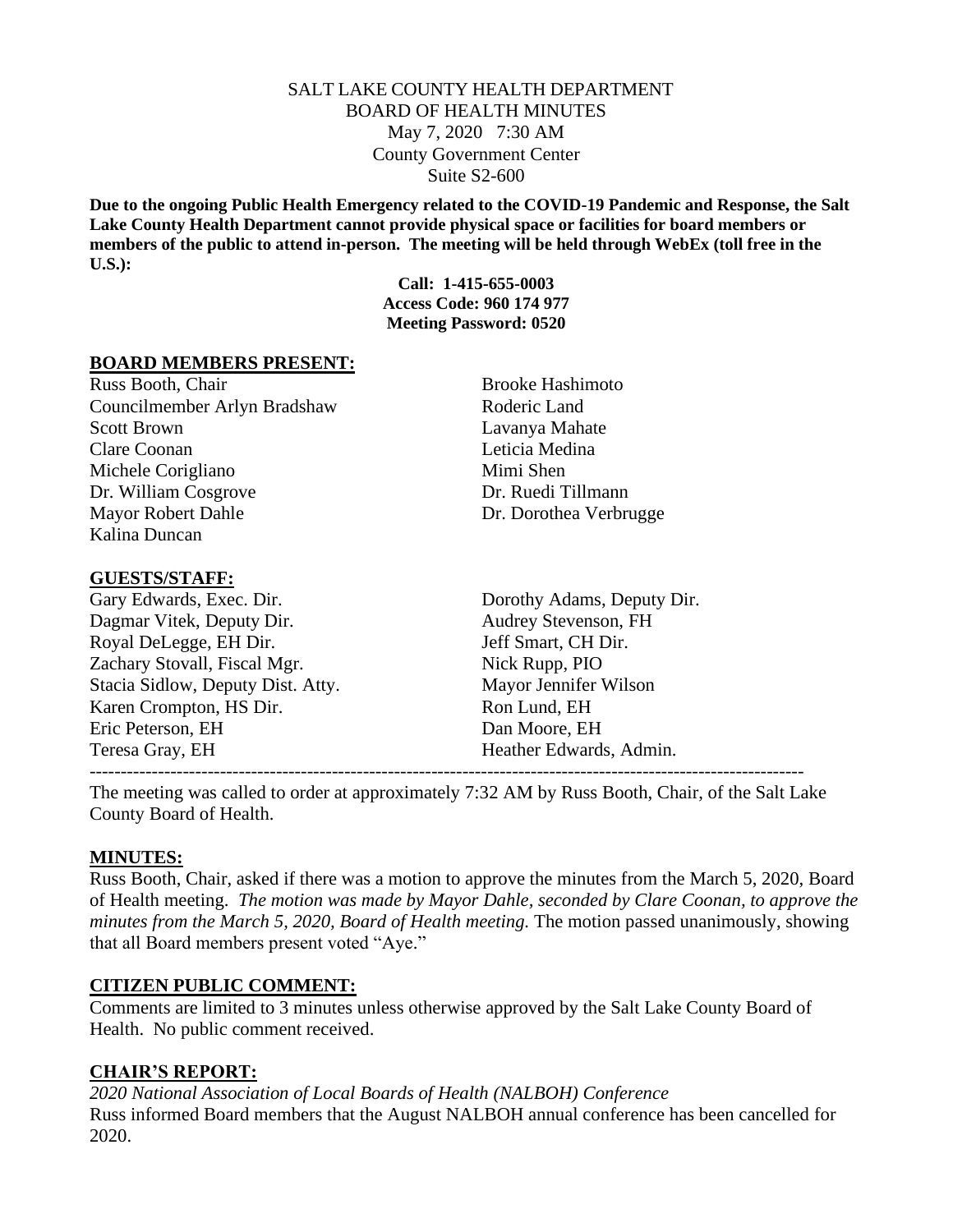Board of Health Minutes May 7, 2020 Page 2

# **DIRECTOR***'***S REPORT:**

## *Health Department COVID Response Update*

Gary informed the Board that most of the normal department operations have been suspended as staff have been deployed to COVID response efforts. The department continues to offer WIC and Nurse Home Visiting program's through remote technology, and work continues with chemically contaminated properties and general clean-up efforts related to homeless encampments. Gary spends his time at the Salt Lake County Emergency Coordination Center working on matters related to the ongoing response efforts as part of Unified Command and stated that most County agencies are involved in the response. The Infectious Disease and Epidemiology bureaus have been working diligently on contact tracing and disease investigations. There are 130 employees working on contact tracing and these efforts have been receiving national media attention. Gary stated that the department has begun planning for mass vaccination efforts to identify locations for where these clinics could be held.

#### *Congressman McAdams Visit*

Gary informed Board members that Congressman McAdams visited staff at the Salt Lake City Public Health Center to meet his case investigator and provide donuts as a thank you to the staff.

# **SALT LAKE COUNTY COVID-19 UPDATE:**

Gary asked Dr. Vitek to give an overview of the current Coronavirus outbreak. Dr. Vitek informed Board members that there are currently 2,900 cases, 255 hospitalized, over 35,000 individuals tested, and there have been 37 deaths in Salt Lake County. She stated that the case contact tracing is very complex, and the department will be bringing on medical students and social worker students to assist with this work. The department is investigating outbreaks occurring in worksites and long-term care facilities which have a tendency to spread very quickly to others. The department is also testing in the homeless resource centers and individuals that test positive are transported to one of the quarantine and isolation facilities, which are being managed by our redeployed staff.

Karen Crompton, Human Services Director, stated that the majority of the Human Services workforce continues to work remotely, with the exception of Youth Services, who continue to provide direct services to children and youth, and Aging and Adult Services, as they maintain Meals on Wheels and Rides for Wellness programs. She stated that currently Meals on Wheels is providing about 1,200 meals a day and seniors are able to pick-up meals at some senior center locations. Behavioral Health staff are working closely with congregate and residential treatment centers, and particularly with substance use treatment providers to ensure these vulnerable populations are managed correctly. In addition, Behavioral Health is providing telehealth services to individuals that are located in quarantine and isolation facilities to provide some behavioral and emotional support services.

Mayor Wilson thanked Gary, Karen, and the Health Department employees for continuing to step up and address challenging moments that have come in response to COVID-19 efforts. She informed Board members that she, Gary, and Clint Mecham, County Emergency Manager, work under the Unified Command structure and are responsible for implementing decisions based on health trend data to direct the community during this public health emergency. Mayor Wilson stated that the County response has transitioned to include a focus on economic recovery and the County has been awarded federal funding through the CARES Act, which will expire December 31, 2020.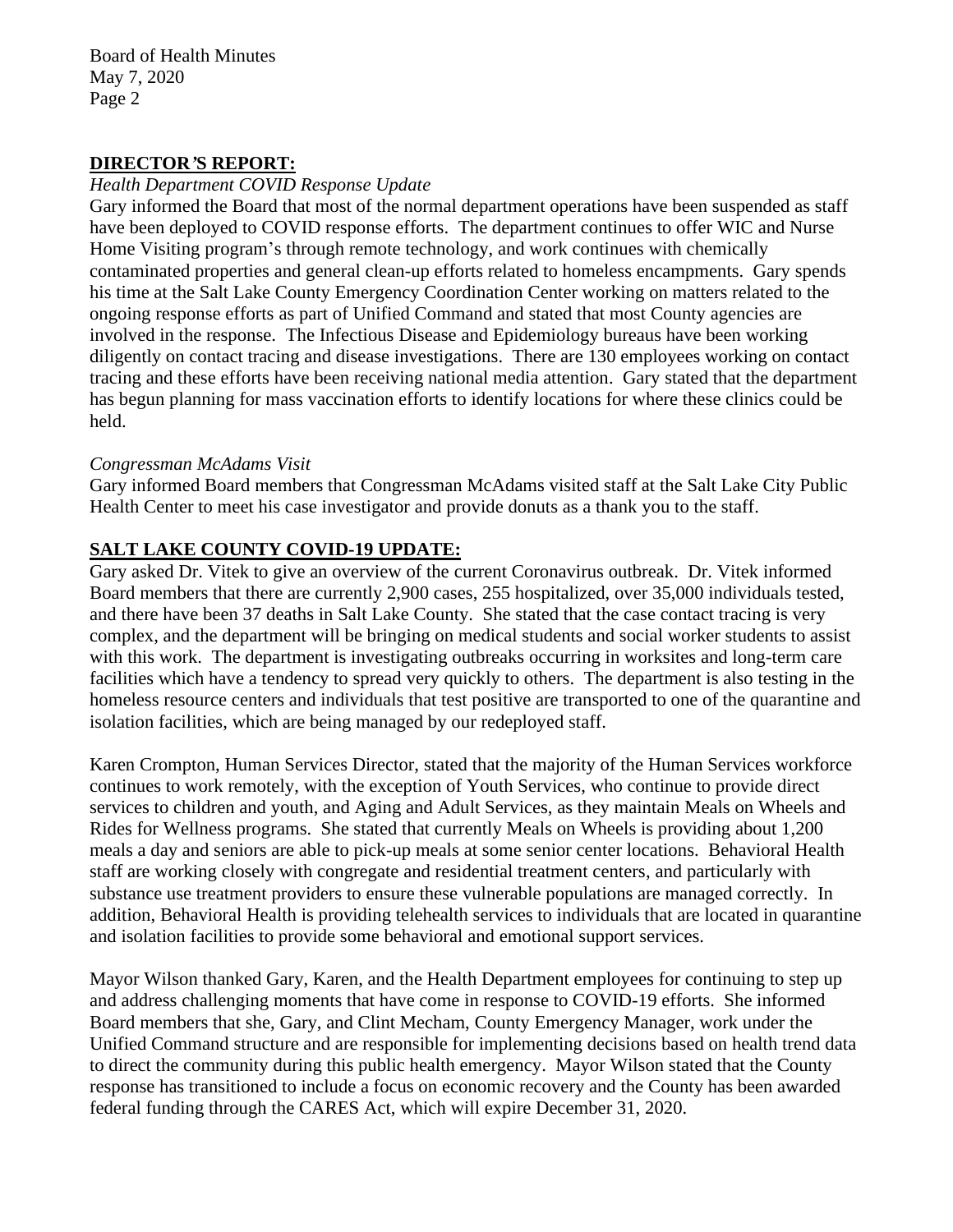Board of Health Minutes May 7, 2020 Page 3

Gary informed Board members that the County is operating under Governor Herbert's phased guidelines for public health and economic recovery, which have been updated and County Unified Command will be issuing an updated public health order. He also stated that the department is working to onboard Health Ambassadors, redeployed County employee, who will visit establishments in the County to educate them on the Governor's phased guidelines.

# **BUDGET UPDATE:**

Zachary Stovall, Fiscal Manager, informed the Board that he is participating on the Finance Section, under Unified Command, to assist with tracking of various budgetary items. He outlined new funding that the department is receiving:

- COVID General Response (State) \$717,000
- Senior COVID (State) \$204,000
- COVID-19 Crisis Response (Federal) Utah awarded 6.4M, unsure what SLCo will receive

Zachary stated that the department is waiting to hear from the Utah Department of Health on the options to redirect existing federal grants as some of these grant funded employees have been redirected to COVID response efforts, which may impact several of the department's program budgets. He will continue to keep the Board updated as response efforts move forward.

For more detailed information, please see the hardcopy of the handout included in the Board of Health meeting folder.

# **HEALTH REGULATION(S) #8, #12, and #32:**

Royal DeLegge, Environmental Health Director, presented proposed amendments to Health Regulation #8, *Automotive Dismantler/Recycler & Scrap Metal Recycling Facilities,* and asked the Board to adopt the proposed regulation. The regulation was opened for public comment during the February 6, 2020, Board meeting and again during the March 5, 2020 Board meeting, and a public hearing held on April 23, 2020, where Dr. William Cosgrove served as the hearing officer. The department received one public comment in support of the proposed amendments.

Russ Booth asked if there was a motion to adopt Health Regulation #8. *The motion was made by Dr. Ruedi Tillmann, seconded by Kalina Duncan, to adopt Health Regulation #8.* The motion passed unanimously, showing that all Board members present voted "Aye."

Royal presented proposed amendments to Health Regulation #12, *Subdivisions,* and asked the Board to adopt the proposed regulation. The regulation was opened for public comment during the February 6, 2020 Board meeting, and a public hearing held on April 22, 2020, where Mayor Dahle served as the hearing officer. The department received no public comments.

Russ Booth asked if there was a motion to adopt Health Regulation #12. *The motion was made by Mayor Dahle, seconded by Michele Corigliano, to adopt Health Regulation #12.* The motion passed unanimously, showing that all Board members present voted "Aye."

Royal presented proposed amendments to Health Regulation #32, *Chemically Contaminated Properties,* and asked the Board to adopt the proposed regulation. The regulation was opened for